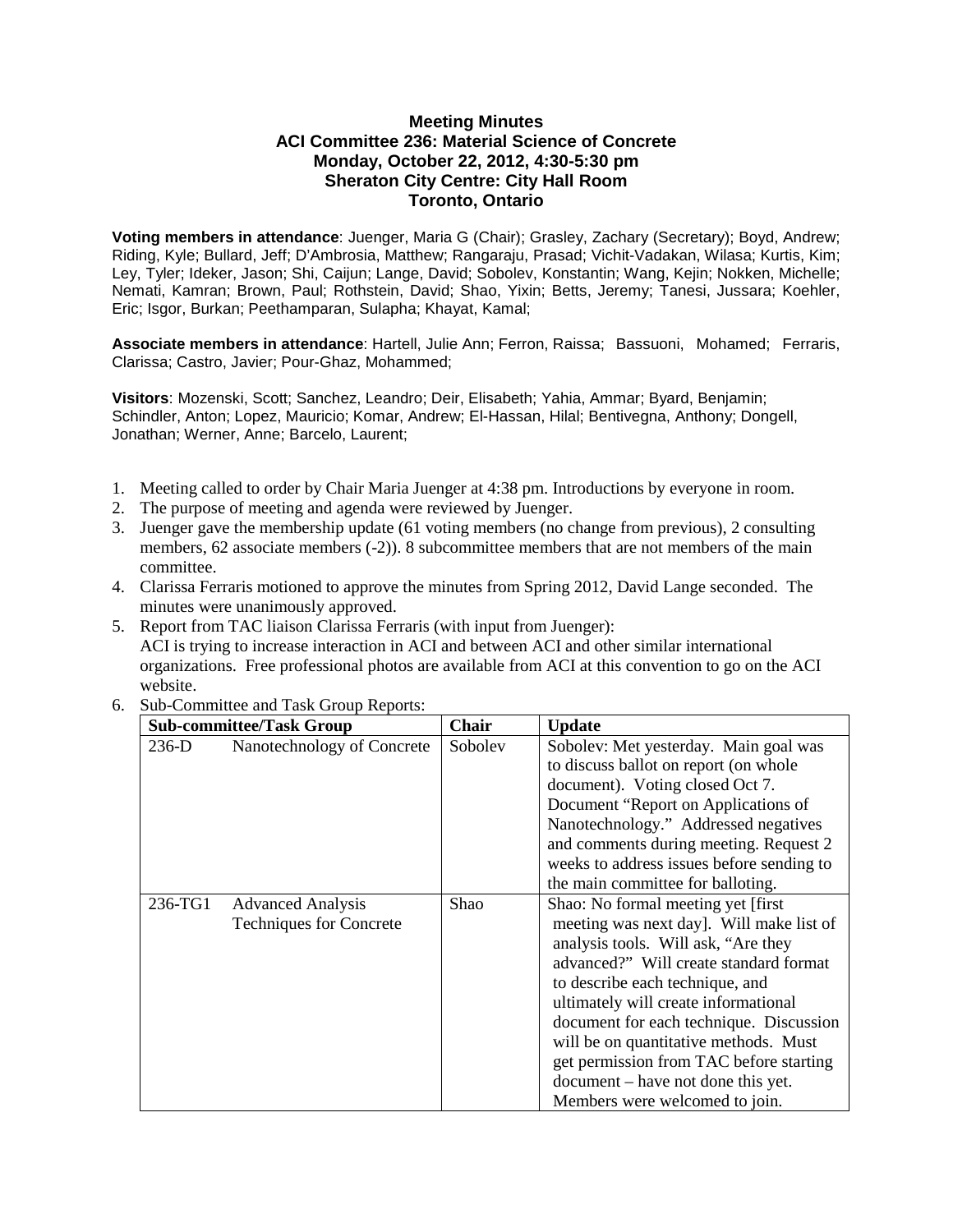| 236-TG2 | Sustainability Engineered by | Rajabipour | Juenger (on behalf of Rajabipour): Had    |
|---------|------------------------------|------------|-------------------------------------------|
|         | <b>Materials Science</b>     |            | session yesterday. Yixin Shao will        |
|         |                              |            | present tomorrow during meeting on        |
|         |                              |            | beneficial use of $CO2$ in concrete       |
|         |                              |            | production. Part of mission of            |
|         |                              |            | subcommittee is to provide a forum for    |
|         |                              |            | topical presentations.                    |
| 236-TG4 | Modeling and Simulation      | Sant       | Bullard (on behalf of Sant): Meeting      |
|         | <b>Methods</b>               |            | tomorrow. Plan to do a session for 2013.  |
|         |                              |            | Will discuss recent NIST vision statement |
|         |                              |            | document (hydration roadmap).             |

7. Further update on 236.YR: Report on Nanotechnology and Nanoscience of Cement-based Materials: For first time, document will be balloted with full committee members. Members are asked to become associate members (rather than voting members) if they do not want to participate. Will have 30 days once opened for voting. Need people to respond. Jussara Tanesi suggests we could ballot by chapter. Sobolev says that 2 week grace period may be given for long documents. Juenger states that discussion of negatives will be done outside the main meeting time, preferably in private communication or in subcommittee meeting.

8. Liaison with other Committees: an important part of our mission is to coordinate with other committees.

| 236 Member                       | Liaison to:   | <b>Update?</b>            |
|----------------------------------|---------------|---------------------------|
| <b>Kim Kurtis</b>                | EAC           | None                      |
| Jan Olek                         | 123, 211, 234 | None                      |
| Farshad Rajabipour               | 130           | None                      |
| <b>Tyler Ley</b>                 | 130A          | Handling of negatives in  |
|                                  |               | document by spring.       |
| Jason Ideker                     | 201           | New chair and secretary.  |
| <b>Christopher Ferraro</b>       | 207, 224      | None                      |
| David McDonald/Mahmoud Reda Taha | 209           | None                      |
| Prasad Rangaraju                 | 221, 232, 233 | Interest in co-sponsoring |
|                                  |               | future session on high    |
|                                  |               | volume SCM and            |
|                                  |               | microstructure.           |
| Andrew Boyd                      | 228           | Andrew is new chair.      |
|                                  |               | 236b elimination means    |
|                                  |               | no more conflict with     |
|                                  |               | permeability tests. They  |
|                                  |               | will utilize part of 236b |
|                                  |               | document focusing on in   |
|                                  |               | situ techniques.          |
| Maria Juenger/Zach Grasley       | 231           | Working on thermal        |
|                                  |               | effects document,         |
|                                  |               | several chapters should   |
|                                  |               | be balloted within next   |
|                                  |               | year. Are interested in   |
|                                  |               | co-sponsoring possible    |
|                                  |               | session with 236.         |
| Clarissa Ferraris                | 238, 552      | Meeting tomorrow.         |
| Dale Bentz                       | 308           | None                      |
| <b>Jason Weiss</b>               | 365           | None                      |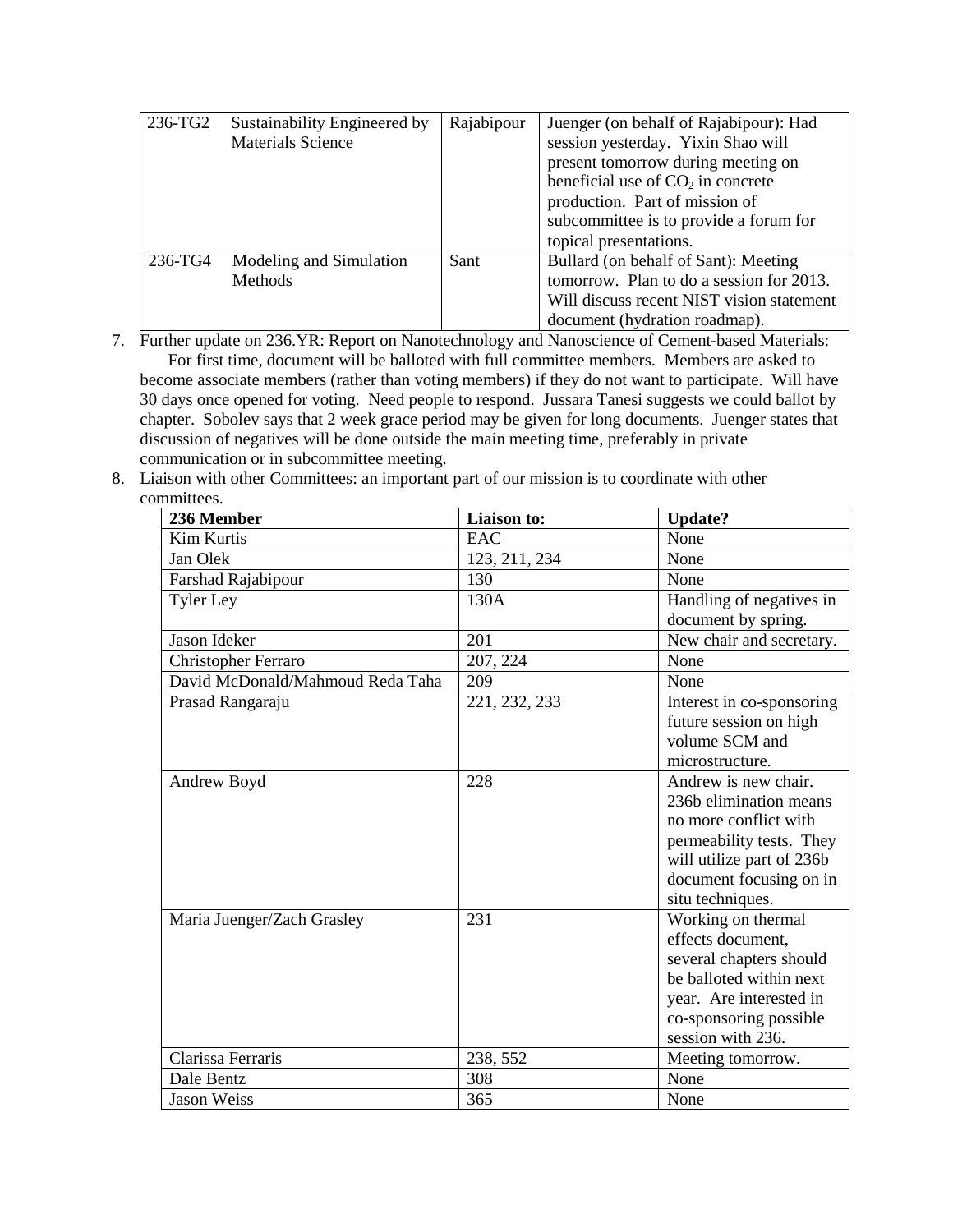| Narayanan Neithalath | 500<br>∟⊿ ب | None |
|----------------------|-------------|------|
| Mahmoud Reda Taha    | 548         | None |
| Other?               | Other?      | None |

9. Update on publications in *Concrete International*:

Since last convention, a paper was published in the September 2012 Issue: "Virtual Testing in a Cement Plant " by P. Sahachaiyunta, K. Pongpaisanseree, J.W. Bullard, P.E. Stutzman, E.J. Garboczi, and W. Vichit-Vadakan. New calendar of deadlines and themes for next year were noted by Juenger (see attached document). Juenger notes that there are many relevant themes for this committee. It was noted that it takes less than three months from submission to publication. As a reminder, this committee has an arrangement with Concrete International whereby papers on materials science topics will be periodically submitted on behalf of the committee, with manuscripts peer reviewed by the committee members or affiliates.

Abstracts submitted to R. Donahey

Calcium aluminate cements – J. Ideker and C. Gosselin. It was noted that this could fit the repair and renovation theme for April.

Papers suggested but not (yet) submitted

- − Structural concrete with lightweight synthetic particles M. D'Ambrosia
- − Classification of Fly Ash with new characterization techniques T. Ley
- − Methods for testing concrete for permeability on site M. Basheer and M. Nokken
- − Self-healing and bio-inspired materials Mondal and Ferron
- − Alternative cements from a materials science perspective M. Juenger
- − Alkali-activated slags S. Peethamparan and A. Radlinska

New ideas: Email Maria Juenger with your suggested idea.

10. Sessions at this convention:

"Teaching Sustainability to Current and Future Engineers"

F. Rajabipour and L. Rowland (with 130G)

Sunday, October 21, 3:30PM – 5:30PM, Dominion South

Session was well attended with about 35-40 in the audience. It was noted that there were several good talks that included industry perspective, too. There was a mixture of industry, faculty, and students present (mostly faculty and students).

#### 11. Future sessions:

Spring 2013 – Minneapolis - Responsibility in Concrete

# **(Sessions with preliminary approval – submit final session request by October 26, 2012)**

- Green Cement Technology with SP under development (Neithalath, Obla, Hicks, and Meyers with Committees 232 and 130 as co-sponsors). Organizers started collecting abstracts and have speakers lined up.
- Early age properties of repair binders (D'Ambrosia and Riding with 231). Organizers state that they need one more speaker, and to contact Kyle Riding if interested. Prasad Rangaraju volunteered.

Fall 2013 – Phoenix: Innovation in Conservation **(Submit preliminary session request by October 26, 2012)**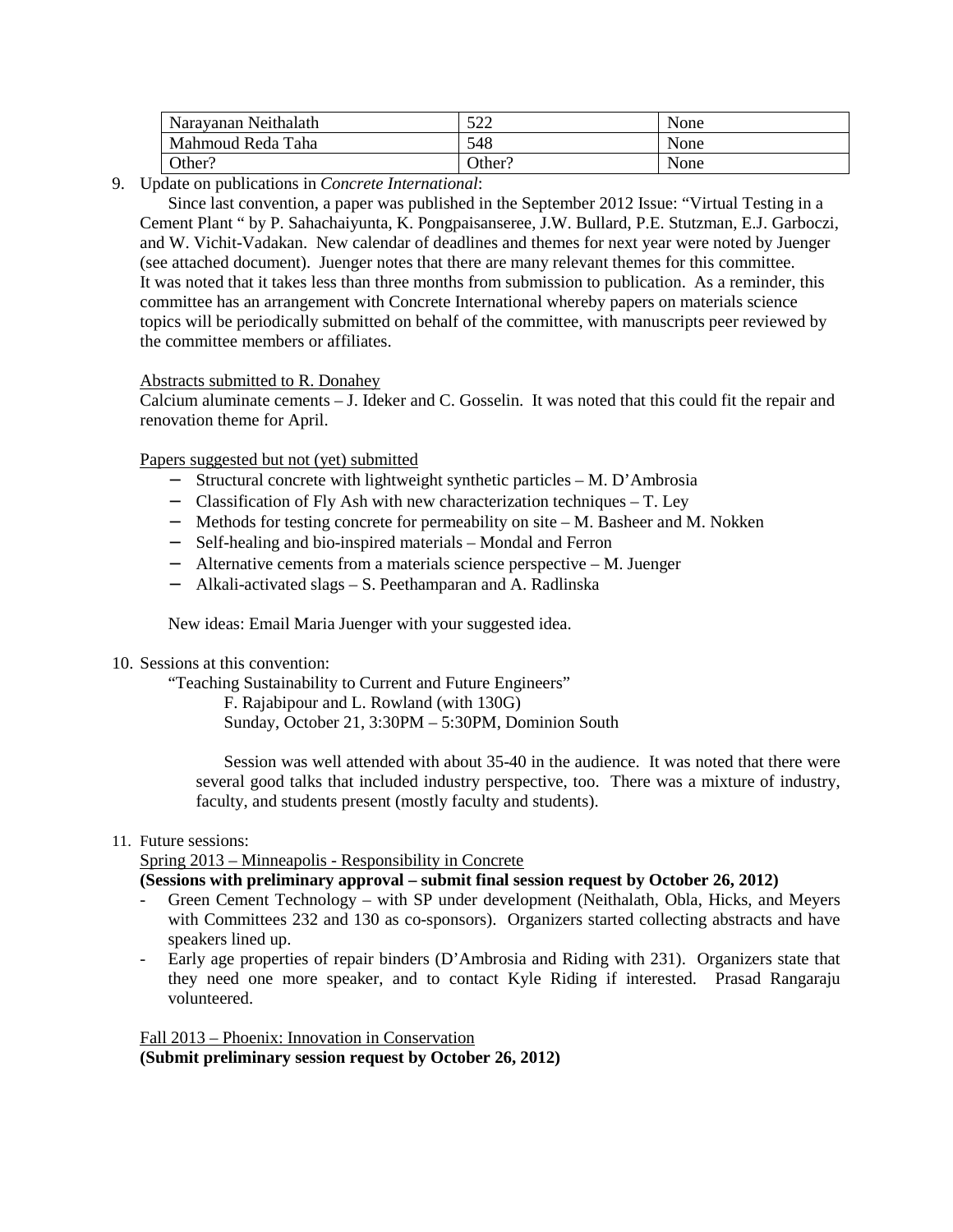- Self-Healing and Bio-Mimetic Materials (Mondal and Wang). Organizers already have preliminary approval. 8 speakers are lined up. Organizers plan to have an SP and bring in international speakers. On track schedule-wise.
- Nano-based Cementitious and Polymeric Composites for Construction, Parts 1 & 2 (Taha and Nemunaitis, with Committee 548 co-sponsoring). Organizers already have preliminary approval. Speakers are lined up. On track schedule-wise.
- Cementitious Materials for Waste Containment (Kurtis, Sanchez, Juenger with Cozzi). Organizers just submitted preliminary form. Multiple sessions are desired along with support from related committees (co-sponsorship with Committees 349  $&$  552 suggested by Matt D'Ambrosia. and Kamal Khayat). It is noted that the proposed session timing is good since MS&T meeting is international at that time, so ACerS (American Ceramic Society) Nuclear Division members could attend.

## Spring 2014 – Reno, NV

## **(Submit prelim. session request by April 19, 2013 and SP request by September 21, 2012)**

- Hydration and Property Evolution of Concretes with Low Portland Cement Content (Bullard and Sant). Co-sponsored with 231. Will speak about this session in Task Group meeting (TG4). Organizers want to pull together characterization and experimental research with computer modeling. Session will probably have multiple sessions. Organizers have about a dozen proposed speakers. Approached Committees 231, 232, & 233 for co-sponsoring, and might also include 130A as a co-sponsor. The advantage to co-sponsoring is better broadcasting of sessions to members.

#### Suggestions with unspecified future dates

## **F 2014 Washington, D.C. - Sp 2015 Kansas City – F 2015 Denver - Sp 2016 Milwaukee**

- Inorganic mineral replacements in concrete (with an interest in high volume replacements >50%) (Sant) perhaps with 231 and 130
- Modeling and Simulation of Fluid and Ion Transport in Cementitious Materials (Sant, Isgor, Shahsavari)
- By-product utilization center started by Naik would be good for Milwaukee in Spring 2016. Perhaps session in honor of Naik with 232 and 130 (Sobolev)
- Cement-admixture interactions (Kamal Khayat with help from Tyler Ley, Reno S 2014)
- Aggregate optimization (K. Sobolev with help from Eric Kohler and Raissa Ferron, DC F 2014)
- In situ transport measurements (co-sponsor with 228, M. Nokken and A. Boyd, F 2014?)
- 12. New Business and Announcements
	- -NICOM 5, Chicago May 2015. Call for papers forthcoming. Call for support from 236 and ACI to be initiated by Sobolev.
	- -Workshop and session at TRB meeting on Nanotechnology, noted by Sobolev.
	- -ACerS-ACBM Annual meeting July 8-10 2013. David Lange and Paramita Mondal are contacts.
		- o Website: http://ceramics.org/divisions/cements-division. Details will be posted in next few months.

-SCMT3 in Kyoto Japan, 2013.

- -New international journal: Journal of Sustainable Cement-based Materials. Taylor Francis is the publisher.
	- o Website: http://www.tandfonline.com/loi/tscm20
- 13. Next meeting Monday afternoon at ACI Spring 2013 in Minneapolis.
- 14. Meeting adjourned at 5:33 pm. Motion by Ferraris, seconded by Sobolev.